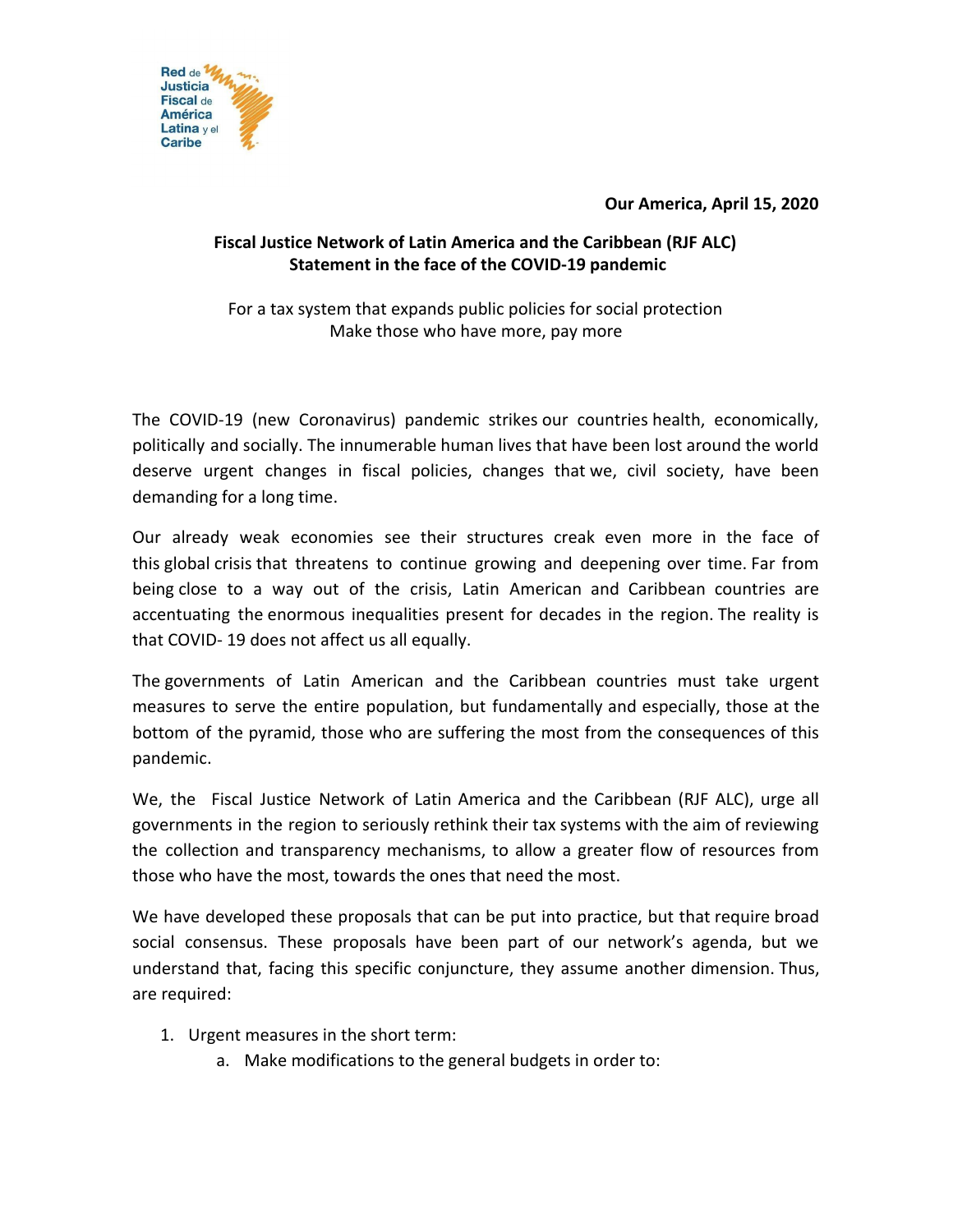- i. Reorient allocations to the health sector, to invest in the acquisition of respirators, medicines, salaries of medical personnel and improvement of facilities.
- ii. Implement formal employment protection measures, as well as basic emergency income to cover unemployed workers, informal and self-employed workers and workers living in poverty.
- b. Boost emergency wealth/fortune taxes and taxes on extraordinary profits, as well as taxes for the use of offshore jurisdictions, to solve these measures.
- 2. Medium- term measures to:
	- a. Deepen the fiscal control on large corporations through the opening of their accounting reports, location of subsidiaries, beneficial owners and tax information.
	- b. Raise the tax base, leaving aside regressive taxes such as VAT, while assigning income tax, wealth, and land taxes as central contributions to public budgets.
	- c. Deepen the fight against harmful tax practices (transfer mispricing, tax avoidance, use of offshore financial services, agreements to avoid double taxation)
	- d. Review the tax incentives granted to multinational companies, basing the review on the fact that the total tax expenditure - a good part related to these incentives - is equivalent to 4.6% of the Gross Domestic Product (GDP) of the countries of the region.
	- e. Promote the creation of a working group on fiscal and financial integration within the CELAC framework.

The risks that this pandemic entails are only possible in an unsustainable development model like the current one, where profit is above lives. We urge governments to deepen and develop fiscal policies that place human rights at the center of their concerns, so that we all have a dignified life. May the cost of the pandemic not fall on working families.

## **The members of the Fiscal Justice Network of Latin America and the Caribbean are:**

Fundación SES (Argentina), CEDLA, Fundación Jubileo (Bolivia), Instituto de Justicia Fiscal, INESC, Auditoria Ciudadana de la Deuda (Brasil), CIASE y Red de Justicia Tributaria de Colombia (Colombia); Comisión Nacional de Enlace (Costa Rica);Centro Montalvo (Rep. Dominicana); Jubileo 2000 Red Ecuador y CDES (Ecuador); ICEFI (Guatemala); FOSDEH (Honduras), FUNDE (El Salvador); RMALC (México); CEDECAM, INIET y Coord. Civil